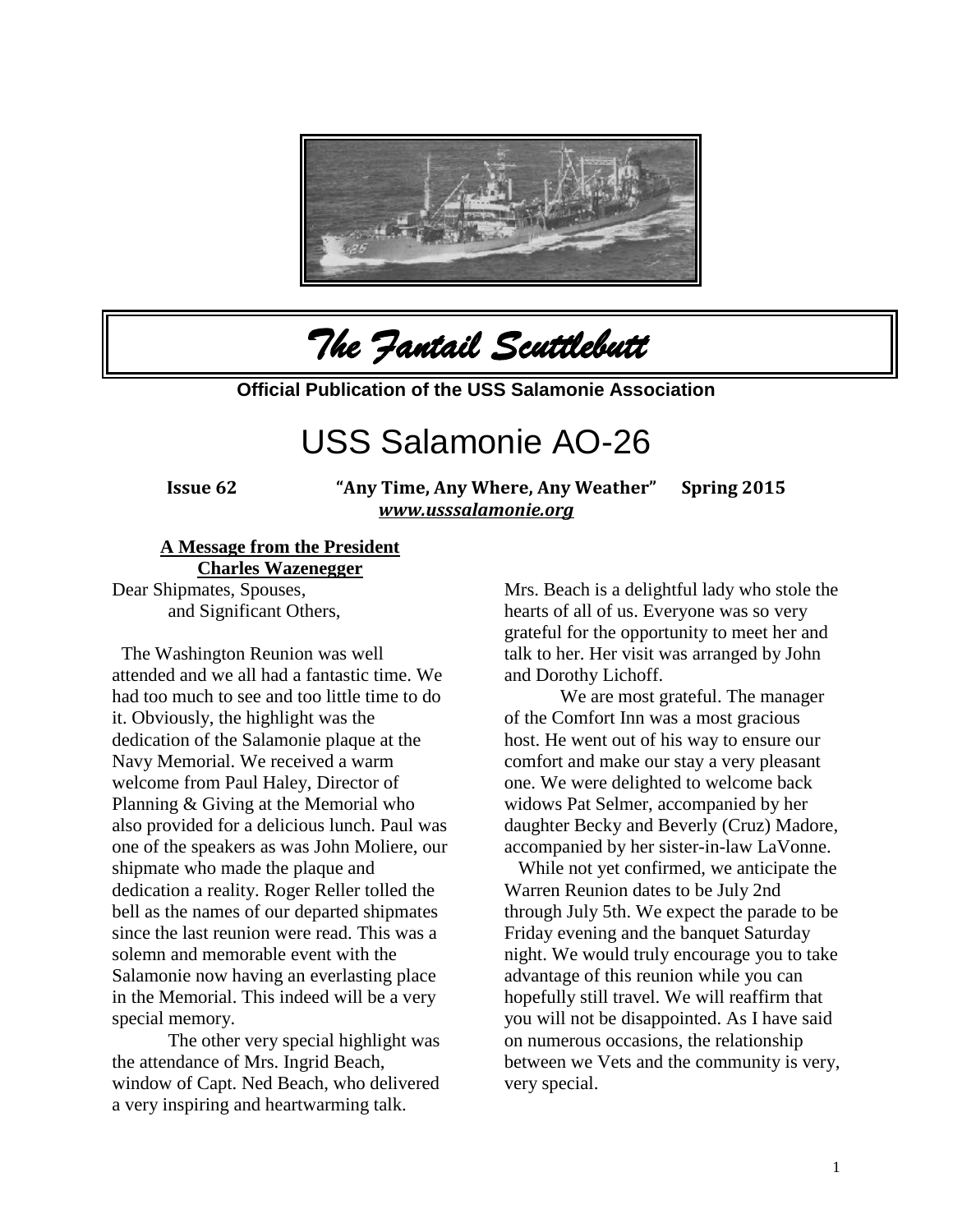We are blessed to have been part of this holiday event and we are anxious to be in Warren again this year.

 If anyone has suggestions for the 2016 Reunion, we would appreciate your input. So far, Philadelphia and New York have been mentioned, but no decisions have been made. We will probably vote for a destination while we are in Warren

If anyone still owes their 2015 dues we would ask that you please mail your \$25.00 check to Mike Seidel as soon as possible. The funds are needed for the newsletter, Lilly, museum, and "my salary"!

As usual, we want to thank Dorothy & John Lichoff, Jan & Mike Seidel, Rita & Dave Wood, Marlene & Barry Stark, Beverly & Roger Reller and Duane & Donna Wampler for their contributions to and their efforts on behalf of this Association.

 Without them this association would cease to exist. We are most grateful for all that they do.

Until we see you in Warren we wish you fair winds and following seas.

Best Wishes,

Chuck Wazenegger.

#### **A Message from John Lichoff**

Shipmates:

 Some of you know that I just had emergency gall bladder surgery. The doctor in the hospital told my wife that I would have died within two days if I hadn't been in the hospital.

 I had to miss the reunion trip (DC) and I want to thank everyone who pitched in and did my job for me.

Thanks for the many cards.

I hope to see you in Warren in July.

John



**Sick/Surgery Please keep in your prayers:** Leonard Buck John Herald SR. Roger Reller Ken Linebaugh Charlie Stephanic Al Jirik John Lichoff George Perrault

Our Thoughts and Sympathy Go out to Tom Seliecki on the recent loss of his wife.



### **Honor Roll**

We have added these names to the Honor Roll. Please say a silent prayer for them.

| <b>Henry M. VanDomelien</b>     | SK3            | 47                |
|---------------------------------|----------------|-------------------|
| <b>Boyd Phillip Williams</b>    |                | 44                |
| <b>Albert H. Goings</b>         | SN.            | 45                |
| Roy J. Arnold                   | <b>CWTP47</b>  |                   |
| <b>Frederick Bell</b>           | STM1           | 47                |
| <b>Redus H. Braynon</b>         | FC3            | 47                |
| <b>Alfred Mello</b>             | <b>CGMP 47</b> |                   |
| <b>Theodore M. Lockrem</b>      | RM1            | 47                |
| <b>Aldolph L. VanDame</b>       | <b>CCMP</b>    | 47                |
| <b>James Marsh</b>              |                | <b>BMSN</b> 55-56 |
| <b>Barrington (Barry) Nauts</b> |                | 57-59             |
| <b>Richard Posey Ross</b>       | LT             | 42-45             |
| <b>Please note:</b>             |                |                   |

Rita Wood will send a get well or sympathy card to people needing one from the USS Salamonie Association. Send the details to her at RLW313@aol.com.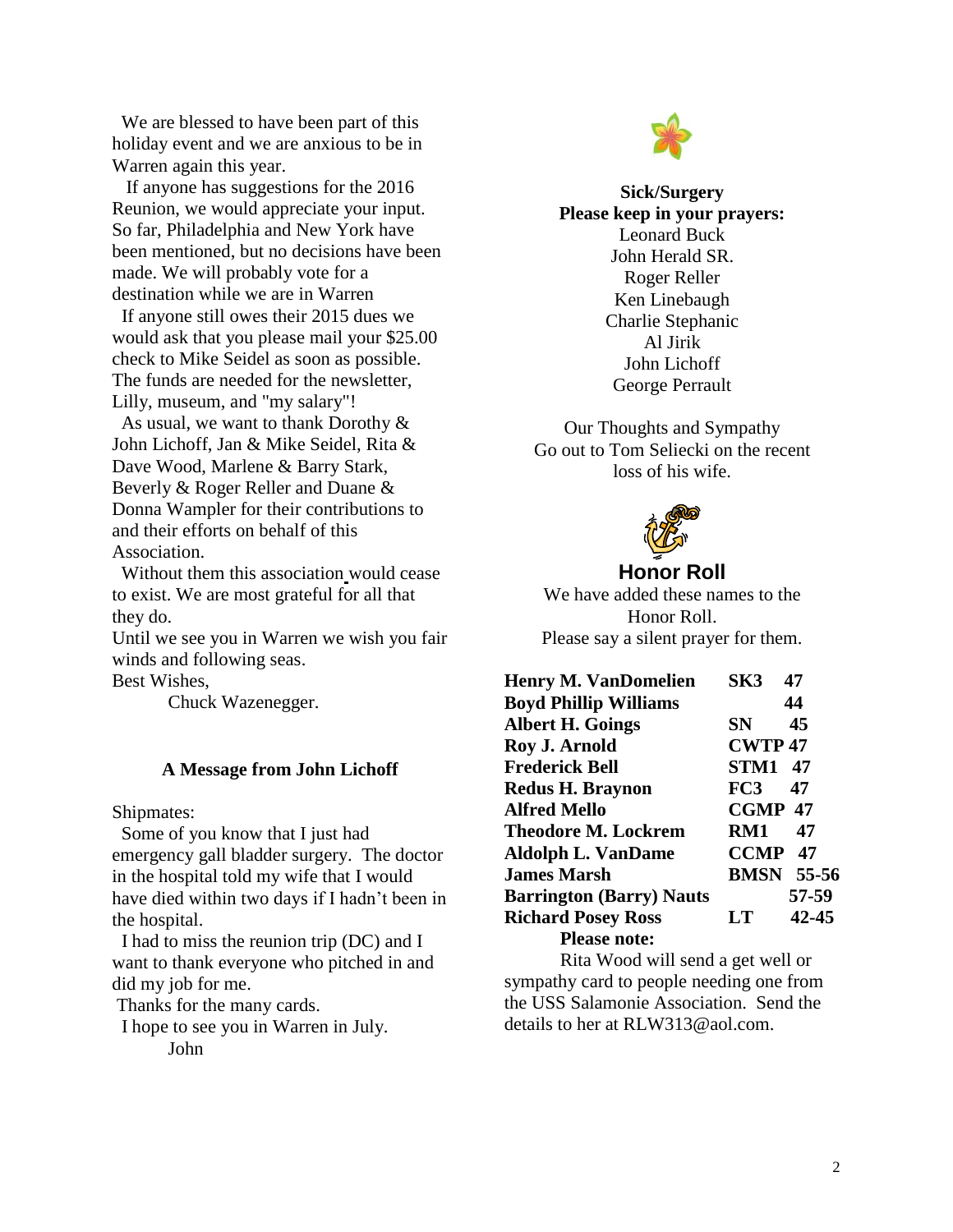

#### **An item from Jack Kaufman**

A MOST INTERESTING READ....and that is the reason why some of us are still around…

#### **Pearl Harbor:**

#### **What God did that day.**

 Tour boats ferry people out to the USS Arizona Memorial in Hawaii every thirty minutes. We just missed a ferry and had to wait thirty minutes. I went into a small gift shop to kill time.

 In the gift shop, I purchased a small book entitled, "Reflections on Pearl Harbor" by Admiral Chester Nimitz.

 Sunday, December 7th, 1941--Admiral Chester Nimitz was attending a concert in Washington D.C. He was paged and told there was a phone call for him. When he answered the phone, it was President Franklin Delano Roosevelt on the phone. He told Admiral Nimitz that he (Nimitz) would now be the Commander of the Pacific Fleet.

 Admiral Nimitz flew to Hawaii to assume command of the Pacific Fleet. He landed at Pearl Harbor on Christmas Eve, 1941. There was such a spirit of despair, dejection and defeat--you would have thought the Japanese had already won the war.

 On Christmas Day, 1941, Adm. Nimitz was given a boat tour of the destruction wrought on Pearl Harbor by the Japanese. Big sunken battleships and navy vessels cluttered the waters everywhere you looked.

 As the tour boat returned to dock, the young helmsman of the boat asked, "Well Admiral, what do you think after seeing all this destruction?" Admiral Nimitz's reply shocked everyone within the sound of his

voice.

 Admiral Nimitz said, "The Japanese made three of the biggest mistakes an attack force could ever make, or *God was taking care of America*. Which do you think it was?"

 Shocked and surprised, the young helmsman asked, "What do mean by saying the Japanese made the three biggest mistakes an attack force ever made?" Nimitz explained:

Mistake number one:

 The Japanese attacked on Sunday morning. Nine out of every ten crewmen of those ships were ashore on leave. If those same ships had been lured to sea and been sunk--we would have lost 38,000 men instead of 3,800.

Mistake number two:

 When the Japanese saw all those battleships lined in a row, they got so carried away sinking those battleships, they never once bombed our dry docks opposite those ships. If they had destroyed our dry docks, we would have had to tow every one of those ships to America to be repaired.

 As it is now, the ships are in shallow water and can be raised. One tug can pull them over to the dry docks, and we can have them repaired and at sea by the time we could have towed them to America . And I already have crews ashore anxious to man those ships.

Mistake number three:

 Every drop of fuel in the Pacific theater of war is in top of the ground storage tanks five miles away over that hill. One attack plane could have strafed those tanks and destroyed our fuel supply. That's why I say the Japanese made three of the biggest mistakes an attack force could make or *God was taking care of America .*

 I've never forgotten what I read in that little book. It is still an inspiration as I reflect upon it. In jest, I might suggest that because Admiral Nimitz was a Texan, who was born and raised in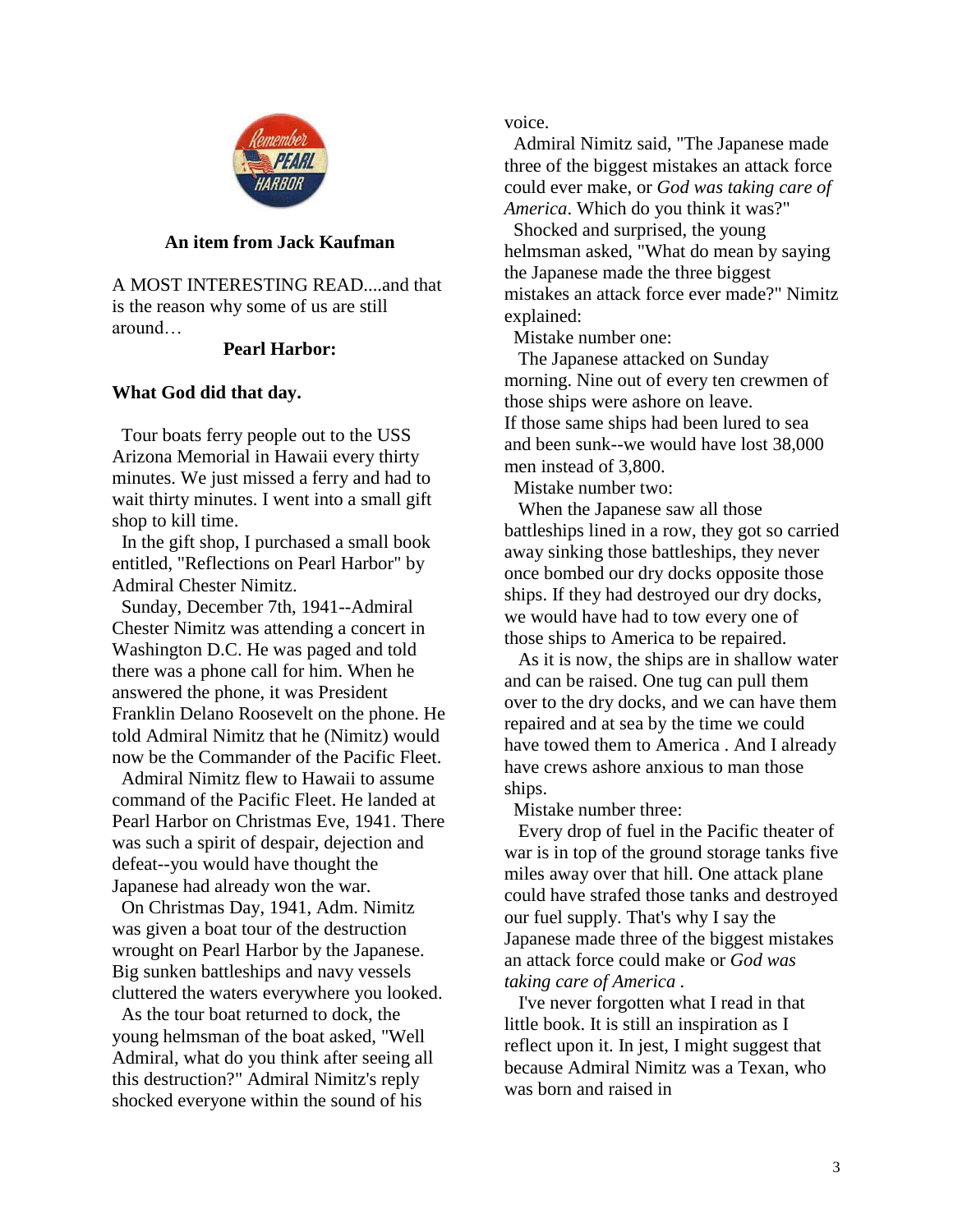Fredericksburg, Texas. He was a born optimist. But anyway you look at it, Admiral Nimitz was able to see a silver lining in a situation and circumstance where everyone else saw only despair and defeatism.

 President Roosevelt had chosen the right man for the right job. We desperately needed a leader that could see silver linings in the midst of the clouds of dejection, despair and defeat.

 There is a reason that our national motto is, *IN GOD WE TRUST.*

Why have we forgotten?

#### **A note from Lilly Nutter**



During the year 2002, a letter from a grandson serving "over there" arrived asking if I could get friends to send "mail" to troops who were homesick and never received mail or other items. So a few of my friends helped me send a few shoeboxes filled with goodies to the names that were given to me. At that time I received word from our town clerk (Marilyn Morrison) that she had had an out of state phone call from a John Lichoff of Norwalk, OH.

He was looking for a location for the planned museum for their dearly beloved ship, the USS Salamonie. Bottom line, she invited them and I had my ladies help serve them a meal. When she mentioned my "boxes for the troops" they adopted me, offering to pay the cost of all postage.

I was overwhelmed at their generosity and never dreamed what would materialize in the years following. I received checks from 30 states (1 from Canada). They trusted me completely and to date have spent in excess of \$13,000!! Our 1,437th box will be in tomorrow's mail.

The beautiful part is what this has meant to the recipients. There are two giant albums containing more than 700 letters of thanks. These are in the treasured Museum, nestled on the banks of the Salamonie River here in Warren.

You would be astonished at the many thank you letters from the governors of Ohio and Indiana, a lovely appreciation letter and photo of the president of the National Veterans of Foreign War in Kansas, and a letter of thanks from our President Obama. Indiana US Senator Richard Lugar telephoned a personal thanks to me and then carried the story to Washington, read it to the Legislators and it is in the Congressional record dated 28 Feb. 2011.

I have a treasured album of my own. It is hard to believe that this 102 year old lady should have been so blessed to be adopted by the treasured veterans of the USS SALAMONIE. God bless every single veteran who has contributed so liberally to accomplish this for our country. To each veteran accept my thanks, love and prayers. Lilly Nutter

# **USS Salamonie Model**

Dick Wirin has completed his scale model of the USS Salamonie and hopes to bring it to the Museum for the July reunion.

#### **Did you know this?**

 At the time she was decommissioned the USS Salamonie was the longest serving USS Navy ship since the USS Constitution. Since then it was surpassed by the USS New Jersey. The USS Constitution is still in commission and is currently being restored in Massachusetts.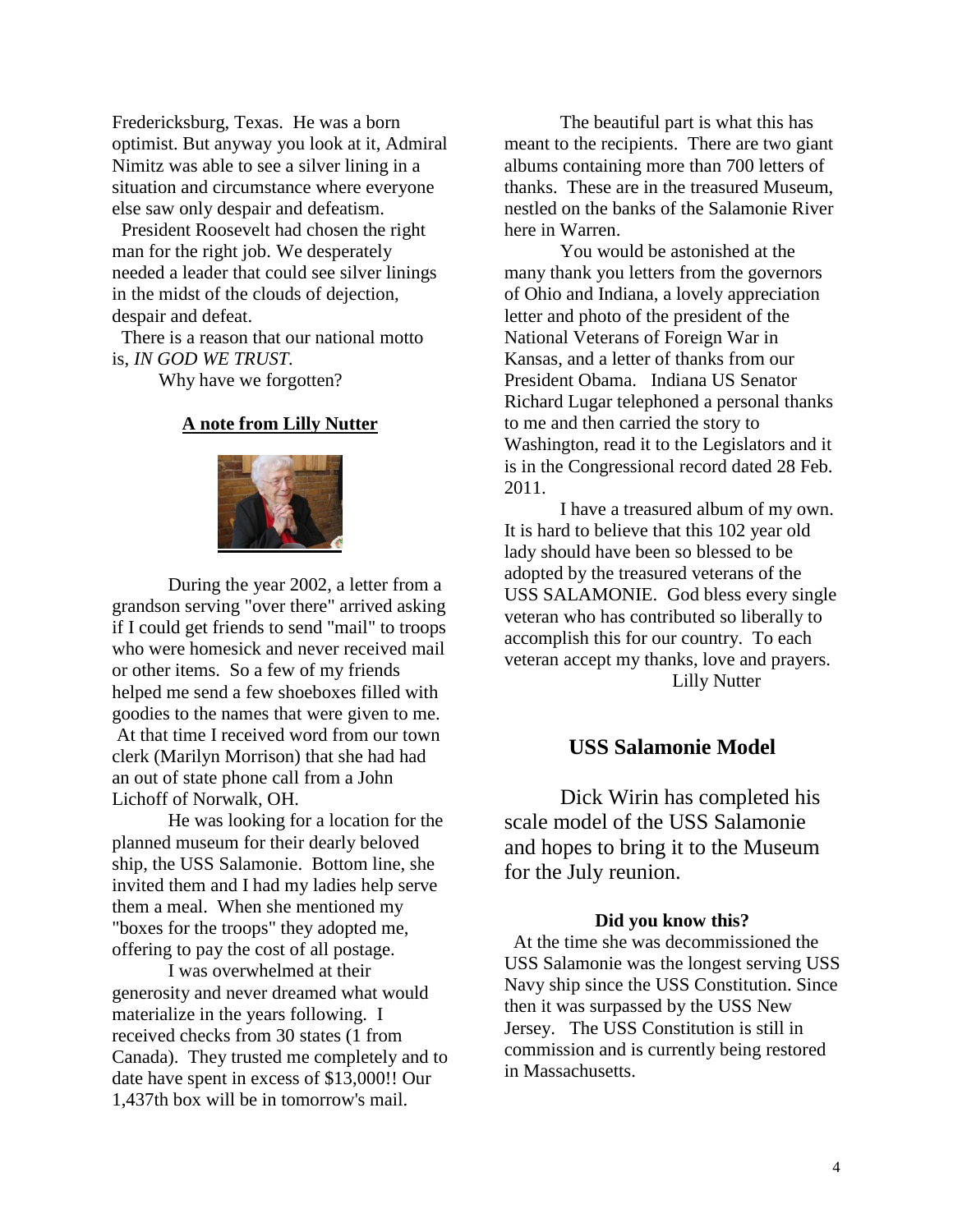# **USS Salamonie Association July 2015 Reunion in Warren, Indiana**

# **Quality Inn**

2820 Hotel Ave. Huntington, IN 260-359-9000 Contact for Reservations: Tara Garretson

As you come in the front door, you are greeted very nicely by front desk. To the right is a small sitting area w/computer and internet which leads to the café/breakfast area. Just to the left of front desk is the beautiful pool area w/hot tub. I was shown a couple of rooms which have been well kept and clean.

- Rooms need to be reserved by June 22<sup>nd</sup>. After that date, remaining rooms will be open to public for reservation.
- Hotel is 16.84 miles from center of Warren; took us 20 minutes.
- There are many restaurants and a Wal-Mart within 1 mile of hotel. (Applebee's is walking distance from hotel)
- This is a "choice hotel" so can use card to continue to build points for future stays.
- 26 rooms set aside and under the name of " USS Salamonie Group."
- Dates set aside are for July 2,3,4<sup>th</sup>
- Rate is \$**72.80** per night (includes taxes)
- There are King size, Double & Handicap accessible rooms available (rooms 106 & 107 are the only two Handicap Accessible rooms onsite)
- No elevator, stairs to second floor.
- Indoor pool/hot tub
- There are plenty of rooms on the main level available just down hall from pool.
- If you want a room w/a microwave and refrigerator it is available upon request at time of reservation at no extra charge.
- Hospitality Room is 100.00 per day. However, if we have at least 10 rooms reserved per day from our group, the room will be free.
- Plenty of parking and easily accessible to main entrance.
- Free Full Breakfast (eggs, sausage, toast, cereal, yogurt, fruit, coffee, juice)
- Pet Friendly: 10.00 per night per pet; pet limit 2 per room
- Coffee Makers
- Ironing board

For further information and directions go to:

**[http://www.qualityinn.com/hotel](http://www.qualityinn.com/hotel-huntington-indiana-IN281)[huntington-indiana-IN281](http://www.qualityinn.com/hotel-huntington-indiana-IN281)**

Or call them at **260-359-9000**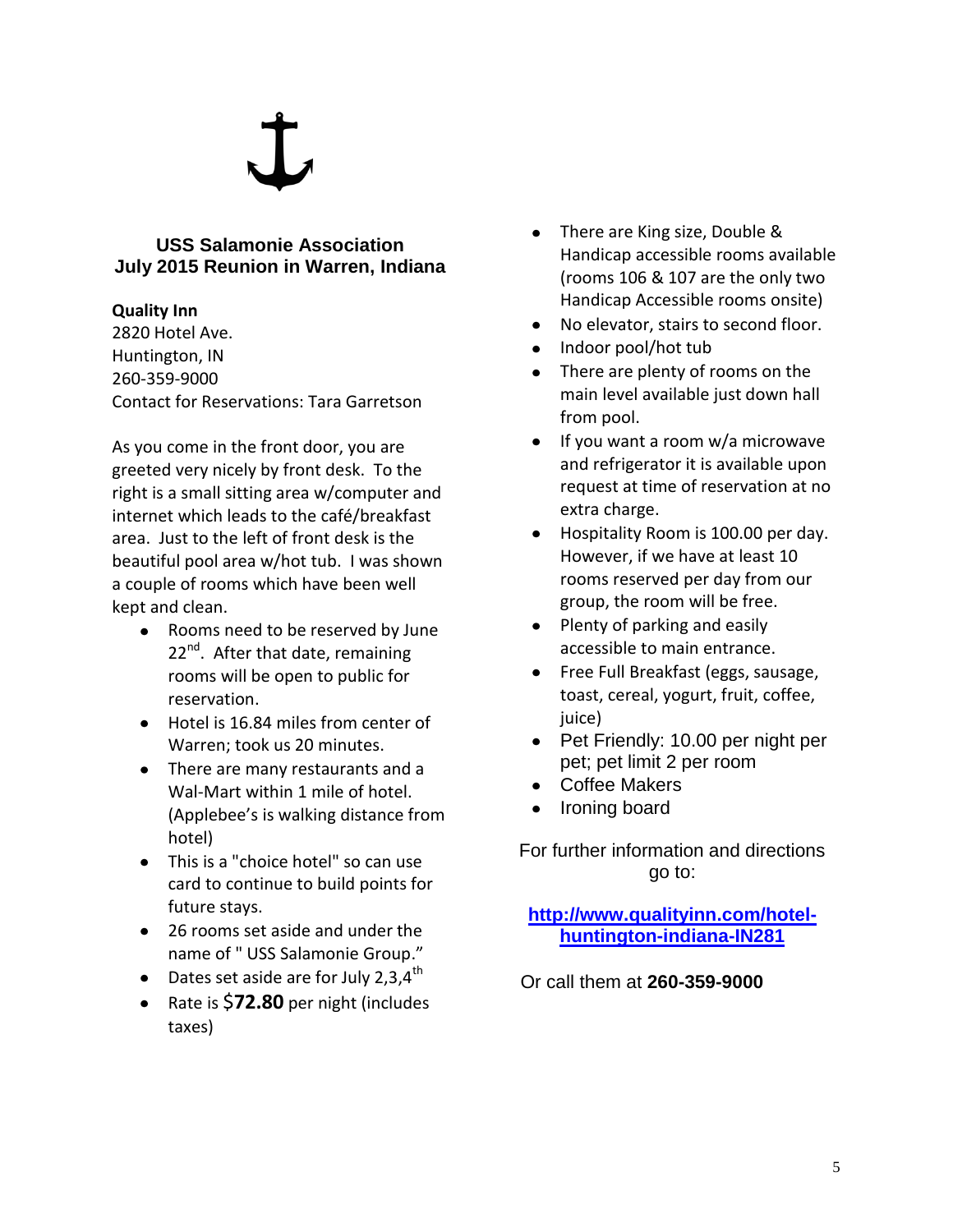# **Reunion Schedule**

The parade will be held on Friday, July 3, 2015

The Banquet will be held on Saturday, July 4, 2015

The schedule for the hours that the museum will be open and times for other events will be posted in the Hospitality Room in the hotel.

# **Banquet "Spring Buffet"**

Apricot Glazed Pork Loin Herb Crusted Chicken Red Potatoes Rice Pilaf Vegetable Medley 7 Layer Salad Dinner Rolls w butter Dessert (Red Velvet Cake and Cherry Cheesecake) Coffee, water and lemonade Cost per person

# **\$17.50**

(price includes meal, tableware and gratuity)

#### Nota Bene

Make your reservation and payment to Mike Seidel when you arrive at the hotel. If you wish you can e mail him your reservation(s)

**Thanks to Donna Wampler (Don and Dee Bond's Daughter) for making the many arrangements for our July 2015 Reunion in Warren, Indiana.**



# Where were you August 7, 1958?

The U.S.S. Salamonie was anchored in Newport Harbor when the call came for search and rescue assistance for two burning tankers in the harbor. A picture has been uncovered showing some of our crew with survivors, along with newspaper articles and other memorabilia. We are in the process of making a scrapbook of the news articles, ships log, etc.

We would like to add memories from our shipmates of that day. We have a couple of notes already, but would like to add your thoughts. Please respond to Don Bond via E-Mail (using the title Salamonie Memories) at [dbondin@aol.com;](mailto:dbondin@aol.com) or you can mail a note to him at 18940 Fillmore Drive, Goshen IN 46528. Don Bond

574-533-8835



**If you wish to purchase the Ship's Patch contact: George A. Cusick 276 Manor Rd. Staten Island, NY 10314 (718) 273-6956 [georgeacusick@yahoo.com](mailto:georgeacusick@yahoo.com) The price is \$8.00**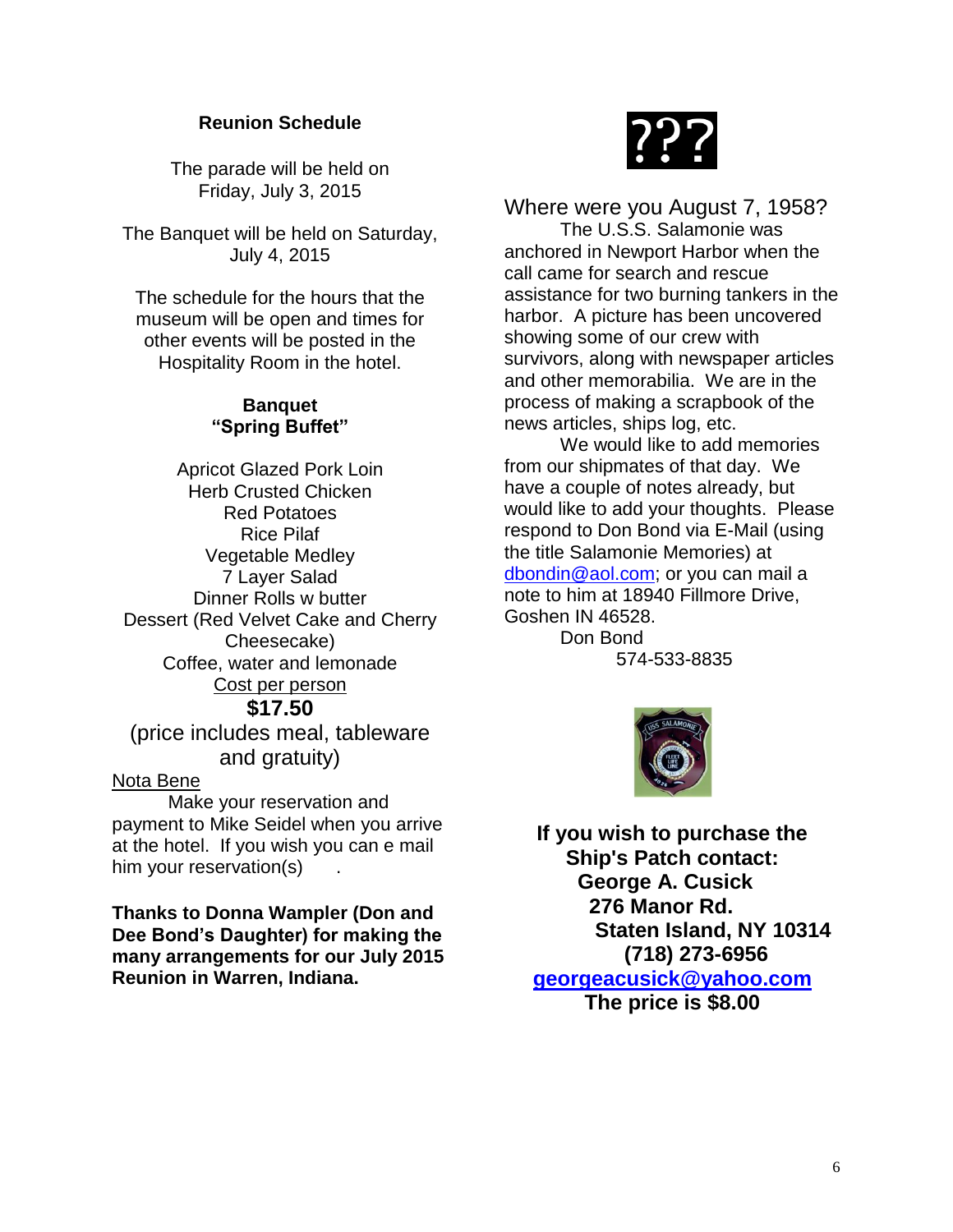# **USS Salamonie Ship's Plaque**



The dedication of the USS Salamonie ship's plaque took place at the Navy Memorial in Washington, DC during the reunion held there in April 2015.

# **USS Salamonie Association Officers:**

**President – Chuck Wazenegger [\(bear1151@verizon.net\)](mailto:bear1151@verizon.net)**

**Vice President/Records/Honor Roll - John Lichoff [\(jlichoff@neo.rr.com](mailto:jlichoff@neo.rr.com)**

**Treasurer – Mike Seidel [jqq2042@gmail.com](mailto:jqq2042@gmail.com)**

**Trustee – Roger Reller [reller1g@hotmail.com](mailto:reller1g@hotmail.com)**

**Chaplin – Barry Stark [barrylamar@comcast.com](mailto:barrylamar@comcast.com)**

**Editor/Newsletter – Rita Wood [RLW313@AOL.COM](mailto:RLW313@AOL.COM)**



**USS Salamonie Association Dues are \$25.00.**

**Make your check out to USS Salamonie and send it with this form to Mike Seidel 3211 Northern Valley Drive NE Rochester, MN 55906 (507- 226-8698) Additional donations can be made to the: Knight-Bergman Civic Center USS Salamonie Postage Fund Troop Care Packages**

| <b>USS Salamonie Association</b><br><b>Dues 2015</b>                |
|---------------------------------------------------------------------|
|                                                                     |
|                                                                     |
|                                                                     |
| State: ________________ ZIP: ____________                           |
|                                                                     |
|                                                                     |
| I prefer to get my newsletter via:<br>________ snail mail<br>e mail |

# **Your dues and donations help to keep the Association afloat.**

USS Salamonie Association